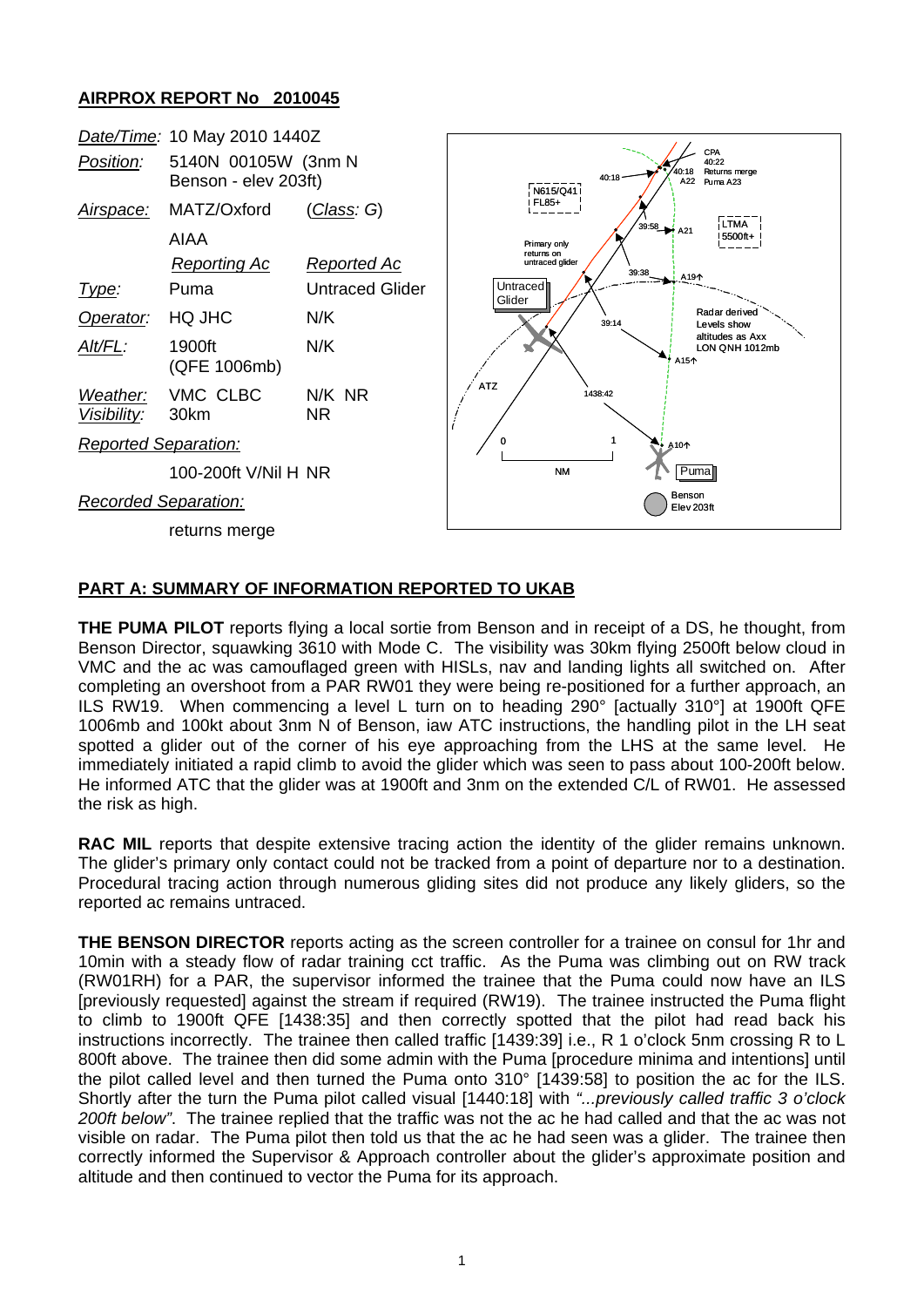**HQ AIR ATM Safety Management** reports that the Puma was conducting IFR radar training in the Benson radar training cct under a TS from Benson DIR. After completion of a PAR, whilst repositioning for further approach, the Puma came into conflict with a glider. The TS was being provided using SSR only (primary radar was unserviceable). The controller was under low to medium workload and had called TI on an ac which was operating SSR shortly before the incident. SO2 SM Spt ATM believes the lack of primary radar at the time of the Airprox was the contributing factor in the incident. The glider was not displaying SSR at the time and was therefore not seen by Benson DIR. On initial report of the glider's proximity to Benson, the controller correctly reported this to the supervisor and other ac receiving a service from Benson ATC. RAF Benson has subsequently regained the primary Watchman radar.

**HQ JHC** comments that the lack of primary radar at the time of the Airprox meant that neither the controller nor the Puma were aware of the proximity of the glider in question. The glider demonstrated a lack of airmanship by flying through the extended centreline of a busy airfield without transponder or notifying ATC. It appears that the Puma was confused about previously notified traffic and may have been concentrating his lookout away from the direction of the conflicting glider. It is fortunate that the Puma eventually spotted the glider and took avoiding action.

UKAB Note (1): Analysis of the Heathrow 23cm and 10cm recorded radars, not available to Benson ATC, at 1438:42, when the Puma pilot acknowledges the trainee Director's climb, first shows the Puma 0·3nm N of Benson tracking 005° climbing though altitude 1000ft QNH 1012mb (800ft Benson QFE). At the same time a primary only return, the untraced glider, shows 2nm NW of Benson tracking 035° in the Puma's 1030 position. The subject ac continue on converging headings with separation reducing to 0·7nm at 1439:38, the time when the trainee Director passes TI to the Puma pilot on traffic to the NE. Separation reduces further to 0·4nm at 1439:58 when Director instructs the Puma flight to turn L onto heading 310°. As the Puma pilot's transmission starts, reporting his sighting of the glider, the ac as separated by <0·1nm before they merge 4sec later at 1440:22, the Puma indicating a climb of 100ft to altitude 2300ft QNH, in accord with the pilot's reported avoiding action.

## **PART B: SUMMARY OF THE BOARD'S DISCUSSIONS**

Information available included a report from the Puma pilot, transcripts of the relevant RT frequencies, radar video recordings, reports from the air traffic controllers involved and reports from the appropriate ATC and operating authorities.

Members noted the glider's track, which had taken it close to the ATZ and converged with the FAT for Benson's main RW. Any pilot intending to pass close to or through a FAT should take into account the instrument approach path profile and endeavour to fly clear (above/below or laterally spaced) from it. Although the Puma flight was receiving radar vectors from Benson Director within the MATZ, the Puma crew, as well as the glider pilot, were required to maintain separation from other traffic through 'see and avoid' as the airspace was Class G. The glider pilot had not called Benson so it was unknown traffic. However the situation was further complicated owing to the reduced level of radar services as the primary radar was oos; the glider was not squawking so it was invisible to Director. Taking these points into account Members agreed that the cause of this Airprox had been a sighting issue. Considering the geometry, Members were surprised that the glider pilot had not filed a report. The Puma had approached it from behind and then turned, just before the CPA, to pass O/H the glider. There appeared to be no track deviation on the radar recording and the Puma crew made no mention of the glider manoeuvring during the encounter. On the balance of probability, Members surmised that the Puma had probably passed unsighted to the glider pilot. The Puma handling pilot, who was heads-in instrument flying, fortunately had seen the glider, albeit late, out to his L at the same level, and had immediately climbed to avoid it, watching it pass 200ft below and then diverge out to their R. One pilot Member thought that in the circumstances that pertained, with the Puma crew unaware of the glider's presence and the late sighting, safety had been compromised. This view was not shared by the majority who believed that the visual sighting and prompt actions taken by the Puma crew had been enough to remove any risk of collision.